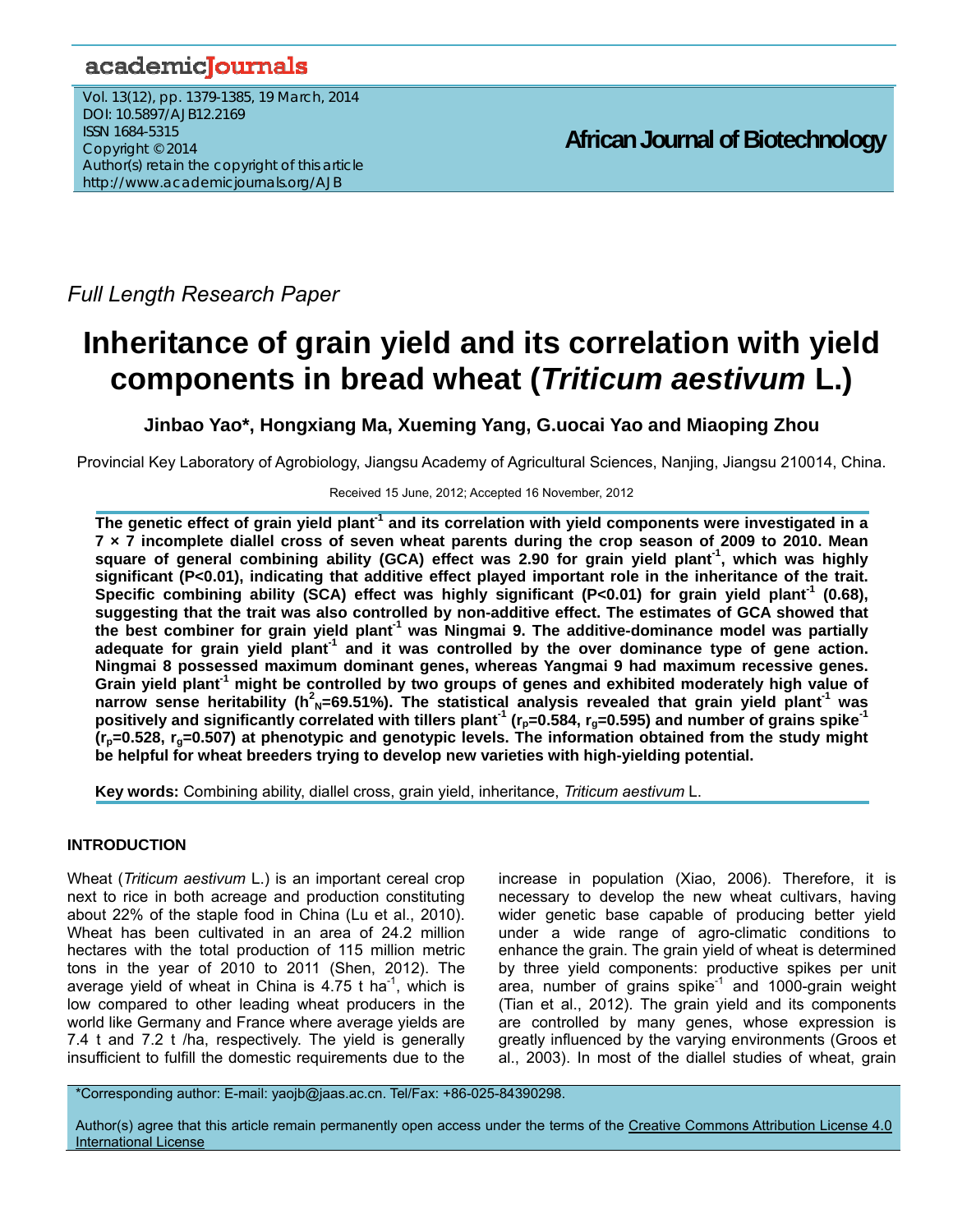**Table 1.** Genetic background and yield traits of the seven parents.

| <b>Parent</b> | <b>Pedigree</b>                                    |          | <b>Released year</b> | Grain yield plant <sup>-1</sup> (g) | Tillers plant <sup>-1</sup> | Number of grains spike <sup>-1</sup> | 1000-grain weight (g) |
|---------------|----------------------------------------------------|----------|----------------------|-------------------------------------|-----------------------------|--------------------------------------|-----------------------|
| Ningmai 8     | Yangmai 5/Yang 86-17                               |          | 1996                 | 7.43                                | 4.53                        | 51.17                                | 32.51                 |
| Ningmai 9     | Yang 86-17/Xifeng                                  |          | 1997                 | 9.03                                | 4.97                        | 55.52                                | 32.86                 |
| Yangmai 158   | Yangmai 4/st1472-506                               |          | 1993                 | 9.39                                | 4.80                        | 48.96                                | 39.75                 |
| Yangmai 9     | Jian 3/Yangmai 5                                   |          | 1996                 | 7.80                                | 4.77                        | 47.98                                | 34.12                 |
| Jimai 17      | Lingfen 5064/Lumai 13                              |          | 1999                 | 7.12                                | 5.13                        | 39.40                                | 35.70                 |
| Zheng 9023    | [83(2)3-3/84(14)43//Xiaoyan<br>65]F3/3/Shannong 13 | 6/Xinong | 2001                 | 8.05                                | 4.93                        | 37.81                                | 43.45                 |
| Yumai 18      | Zhengzhou 761/Yanshi 4                             |          | 1990                 | 7.17                                | 4.93                        | 42.43                                | 34.72                 |

yield plant<sup>-1</sup> seemed to be controlled by over dominance type of gene action (Singh and Sharma, 1976; Hussain et al., 2008; Akram et al., 2009; Ojaghi and Akhundova, 2010; Ahmad et al., 2011). However, researchers like Riaz and Chowdhry (2003), Samiullah et al. (2010) and Farooq et al. (2010) observed partial dominance with additive type of gene action for grain yield plant<sup>-1</sup>. Zhang and Xu (1997) reported that grain yield plant<sup>-1</sup> could result from additive and dominant genes with the possibility of epistatic genetic effects. Heritability estimate is a valuable parameter for determining the magnitude of genetic gain from selection. Low, medium, and high narrow sense heritability estimates were reported for grain yield plant<sup>-1</sup> (Mckendry et al., 1998; Novoselovic et al., 2004; Liu and Wei, 2006; Erkul et al., 2010; Ahmad et al., 2011). Grain yield plant<sup>-1</sup> is a complex trait including number of fertile tillers plant<sup>-1</sup>, number of grains spike<sup>-1</sup> and 1000grain weight, and it is closely associated with its components ( Khaliq et al., 2004; Munir et al., 2007; Ali et al., 2008). The objective of this study was to investigate combining ability, and gene action for grain yield plant<sup>-1</sup>, and its correlations with yield components in a 7×7 incomplete diallel cross experiment in wheat. This study can be of

great importance in the selection of desirable parents for an effective breeding program to develop the new wheat varieties with high yield potential.

#### **MATERIALS AND METHODS**

#### **Plant materials**

The experimental material comprised seven wheat varieties: Ningmai 8, Ningmai 9, Yangmai 158, Yangmai 9, Jimai 17, Zheng 9023, and Yumai 18. The parents were chosen based on their broad genetic background and large variations for grain yield  $p$ lant<sup>-1</sup> and yield components (Table 1). These genotypes were crossed in an incomplete diallel fashion during April, 2009. For each of the cross, 15 spikes were emasculated and bagged to avoid contamination with foreign pollen. Pollination with the pollen collected from the specific male parent was done in the morning when the ovaries became receptive. At maturity, the seeds from each cross were harvested and stored separately.

#### **Experimental design**

The seeds of seven parents and 21  $F_1$  hybrids were sown in the field area of Jiangsu Academy of Agricultural Sciences, Nanjing, China, in the first week of November in 2009 and tested in a randomized complete block design with three blocks. Plant-to-plant and row-to-row spacing was 6.5 and 25 cm, respectively. Within each block, each genotype occupied a plot of two rows of 2 m-long. All the other cultural operations including weeding, fertilizers and disease control were carried out uniformly. At maturity, in late May 2010, ten plants were randomly selected from each of the parents and  $F_1$  progeny to determine fertile tillers plant<sup>-1</sup>, number of grains spike<sup>-1</sup>, 1000-grain weight and grain yield plant $^{-1}$ .

#### **Statistical analysis**

To assess the differences among parents and  $F_1$  progeny, the data were subjected to analysis of variance using the SAS software. The general and specific combining ability values were estimated using Method II, Model I of Griffing (1956). Two scaling tests (Mather and Jinks, 1982) were applied to test the validity of the additive-dominance model. Further, the Hayman (1954) method was used for estimation of gene actions. Correlation coefficients between grain yield plant<sup>1</sup> and yield components were determined using the data processing system (Tang and Feng, 2002).

## **RESULTS AND DISCUSSION**

## **Analysis of variance**

Analysis of variance revealed highly significant differences (P≤0.01) among the genotypes for grain yield plant<sup>1</sup> (Table 2). These results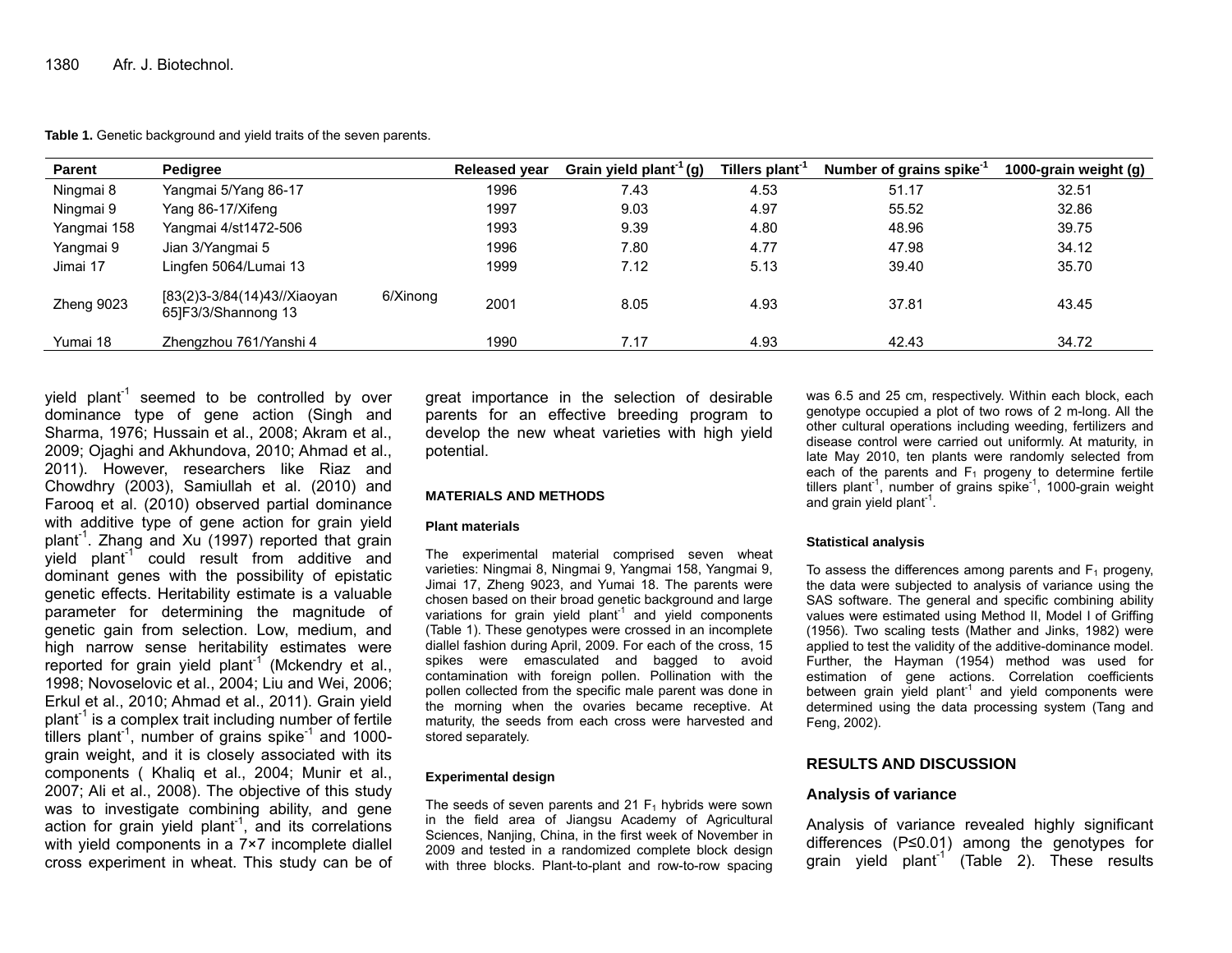| Source of variation | Degree of freedom | Sum of square | Mean of square |           |
|---------------------|-------------------|---------------|----------------|-----------|
| <b>Replications</b> |                   | 7.329         | 3.664          | 4.339*    |
| Genotypes           | 27                | 95.131        | 3.523          | $4.172**$ |
| Error               | 54                | 45.609        | 0.845          |           |
| <b>GCA</b>          | 6                 | 17.424        | 2.904          | 10.315**  |
| <b>SCA</b>          | 21                | 14.287        | 0.680          | $2.416**$ |
| Error               | 54                | 15.203        | 0.282          |           |

**Table 2.** Analysis of variance for combining ability for grain yield plant<sup>-1</sup>.

\*, \*\* Significance at P≤0.05 and P≤0.01 levels, respectively.

| <b>Parent</b> | <b>GCA</b>             | Mean $(q)$            |
|---------------|------------------------|-----------------------|
| Ningmai 9     | $0.915$ <sup>aA</sup>  | $9.031$ <sup>aA</sup> |
| Yangmai 158   | $0.480$ abAB           | $9.387$ <sup>aA</sup> |
| Zheng 9023    | $0.143$ bcBC           | $8.045$ bcABC         |
| Yangmai 9     | $0.006$ bcBCD          | 7.799 CBC             |
| Jimai 17      | $-0.325$ $\text{cdCD}$ | $7.123$ cC            |
| Yumai 18      | $-0.594$ <sup>dD</sup> | 7.169 <sup>cC</sup>   |
| Ningmai 8     | $-0.625$ <sup>dD</sup> | 7.434 cC              |
| r (GCA, mean) | $0.900**$              |                       |

Table 3. Mean grain yield plant<sup>1</sup> and general combining ability (GCA) effects.

The values followed by different capital or small letters within the same column are significantly different at the 0.01 and 0.05 probability levels, respectively. \*\* Significance at P≤0.01 level. r correlation coefficient.

permitted further analysis of combining abilities. Both general combining ability (GCA) and specific combining ability (SCA) variances were highly significant for grain yield plant<sup>-1</sup> (Table 2), indicating the importance of both additive and non-additive gene effects. These results are in agreement with earlier findings (Wang et al., 2003; Farooq et al., 2006; Hussain et al., 2012). However, Akram et al. (2011) illustrated that the additive effects were more important for the genetic control of grain yield plant<sup>-1</sup>.

#### **Performance of parents and combining ability**

Mean grain yield plant<sup>-1</sup> and GCA effects of the parents are given in Table 3. Significant differences were found for grain yield plant<sup>-1</sup> among parents. Yangmai 158 and Ningmai 9 had significant higher grain yield plant<sup>-1</sup> than the other five parents and they can be considered as high yielding parents. Zheng 9023 had moderately high yield capacity while Ningmai 8, Yangmai 9, Jimai 17 and Yumai 18 had medium and low yield capacity. Estimates of GCA effects of parents ranged from  $-0.625$  to 0.915 (Table 3). The highest positive-valued GCA was exhibited in Ningmai 9 followed by Yangmai 158. The GCA value of Ningmai 9 was significantly higher than that of Zheng

9023, Yangmai 9, Jimai 17, Yumai 18 and Ningmai 8 except Yangmai 158. This result indicate that Ningmai 9 was the best combiner for grain yield plant<sup>1</sup> and may serve as genetic sources in breeding programs for increased grain yield. The highest negative-valued GCA was shown in Ningmai 8 followed by Yumai 18. The positive and significant correlation (*r* = 0.900, P≤0.01) between GCA and parental performance (Table 3) suggested that selection of parents for grain yield plant<sup>-1</sup> could be made on the basis of their performance *per se*. The high grain yield plant<sup>-1</sup> of certain crosses (Ningmai 8 × Jimai 17, Ningmai 9 × Zheng 9023, and Ningmai 9 × Yangmai9) showed strong positive SCA effects (Table 4). Because in most cases at least one good combining parent was included in these crosses, their progenies had higher grain yield plant<sup>-1</sup> than the overall means and yielded desirable transgressive segregations.

# **Assessment of grain yield plant-1 for additivedominance model**

The data were assessed for additive-dominance (AD) model by exploiting various adequacy parameters given in Table 5. According to Mather and Jinks (1982), the data will be only valid for genetic interpretation if the value of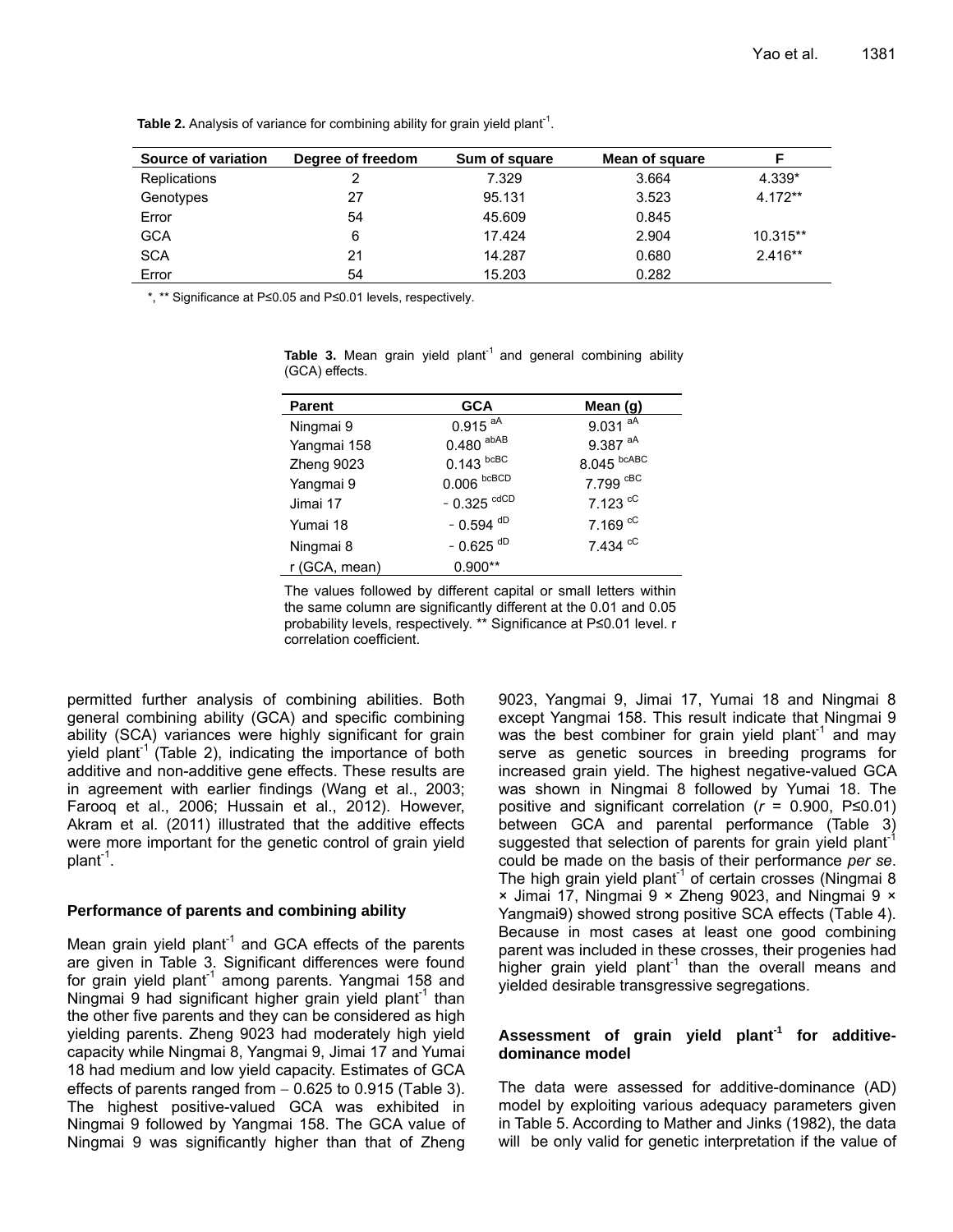|  | Table 4. Effects of specific combining ability for grain yield plant <sup>1</sup> in 21 crosses. |  |  |  |  |  |  |  |  |  |
|--|--------------------------------------------------------------------------------------------------|--|--|--|--|--|--|--|--|--|
|--|--------------------------------------------------------------------------------------------------|--|--|--|--|--|--|--|--|--|

| <b>Parent</b> | Ningmai 9 | Yangmai 158 | Yangmai 9 | Jimai 17 | Zheng 9023 | Yumai 18 |
|---------------|-----------|-------------|-----------|----------|------------|----------|
| Ningmai 8     | $-0.267$  | $-0.843$    | $-0.439$  | 1.377    | 0.274      | 0.052    |
| Ningmai 9     |           | 0.641       | 0.999     | $-0.152$ | 1.023      | 0.877    |
| Yangmai 158   |           |             | 0.701     | 0.664    | $-0.693$   | 0.196    |
| Yangmai 9     |           |             |           | 0.132    | 0.733      | $-0.176$ |
| Jimai 17      |           |             |           |          | 0.381      | $-0.424$ |
| Zheng 9023    |           |             |           |          |            | 0.287    |

*S.E.*(*ŜijŜik*): Standard error of differences for SCA effect among crosses with a communal parent; *S.E.*(*ŜijŜkl*): Standard error of differences for SCA effect among crosses without a communal parent. S.E.( $\hat{S}_{ij} - \hat{S}_{ik}$ ) = 0.708, LSD<sub>0.05</sub> = 1.415, LSD<sub>0.01</sub> = 1.882; S.E.( $\hat{S}_{ij} - \hat{S}_{ik}$ ) = 0.662, LSD<sub>0.05</sub> = 1.324, LSD<sub>0.01</sub>  $= 1.760$ 

**Table 5.** Adequacy test of additive-dominance model for grain yield plant<sup>-1</sup>.

| <b>Parameter</b>                                | Grain yield plant <sup>-1</sup> |
|-------------------------------------------------|---------------------------------|
| Joint regression (b)                            | $0.963 \pm 0.253$               |
| Test for b=0                                    | $3.806**$                       |
| Test for b=1                                    | $0.146$ NS                      |
| Mean squares of Wr + Vr between arrays          | 1.334 NS                        |
| Mean squares of Wr - Vr between arrays          | 0.230 NS                        |
| Fitness of the data to Additive-Dominance model | Partial                         |

\*\* Significance at P≤0.01 level, NS=non significant.

regression coefficient (b) must deviate significantly from zero but not from the unity. The regression analysis revealed that regression coefficient for grain yield plant<sup>-1</sup> departed significantly from zero but not from unity, suggesting the absence of non-allelic interactions in genetic behavior of grain yield plant<sup>1</sup> which in turn attested the data valid for AD model for the trait. The appropriateness of the model data analysis was also verified by the analysis of variance of  $(Wr + Vr)$  and (Wr - Vr). The lack of significant variation in the (Wr - Vr) arrays suggested that any kind of epistasis was not involved in the phenotypic expression of the trait. Although the value of regression coefficient (b) proved the fitness of the data of grain yield plant<sup>-1</sup> for AD model, mean square value of (Wr  $+$  Vr) for the trait indicated no significant deviation, thus emphasizing partial validity of the trait. This was also confirmed by Ahmad et al. (2011), Farooq et al. (2011) and Nazeer et al. (2011). The partially adequate model for grain yield plant<sup>-1</sup> may be due to the presence of non-allelic interaction, linkage and non-independent distribution of the genes in the parents as suggested by Mather and Jinks (1982).

# **Genetic components of variation for grain yield plant-1**

Genetics of grain yield plant<sup>-1</sup> was evaluated by calculation of the genetic components of variation  $D_1$ ,  $H_1$ ,  $H_2$  and F (Table 6). Additive (D) and non-additive (H<sub>1</sub> and

 $H<sub>2</sub>$ ) components were significant, indicating that both additive and dominance effects were important components of genetic variation for grain yield plant<sup>-1</sup>. However, dominance  $(H_1 \text{ and } H_2)$  effects were greater than additive (D), suggesting that non-additive gene action played a predominant role in controlling the genetic mechanism of the trait. The  $(H_1/D)^{0.5}$  was more than unity which confirmed the greater contribution of non-additive genes in the inheritance of grain yield plant-<sup>1</sup>. These results are in accordance with those of Arshad and Chowdhry (2003), Hussain et al. (2008), Akram et al. (2009), Nazeer et al. (2010) and Ojaghi and Akhundova (2010). Preponderance of dominance effects for grain yield plant<sup>-1</sup> suggested that the selection for the trait in early generations may not be useful and it had to be delayed till late segregating generations. Asymmetrical distribution of dominant genes was confirmed by unequal estimates of  $H_1$  and  $H_2$ , which was further supported by the value of  $H_2/4H_1$  (0.219). The F value, which estimates the relative frequency of dominant to recessive alleles in the parents, was negative. This suggests the excess of recessive alleles present in the parents, which was further supported by the small value (< 1.0) of  $[(4DH<sub>1</sub>)<sup>0.5</sup>+F]/(4DH<sub>1</sub>)<sup>0.5</sup>-F]$ . The mean dominance effect of the heterozygote locus  $(h^2)$  was significant, suggesting that heterosis breeding could be rewarding for this trait. Significant environmental component (E) indicated that the trait was highly affected by environmental conditions (Ahmad et al., 2011). The number of gene groups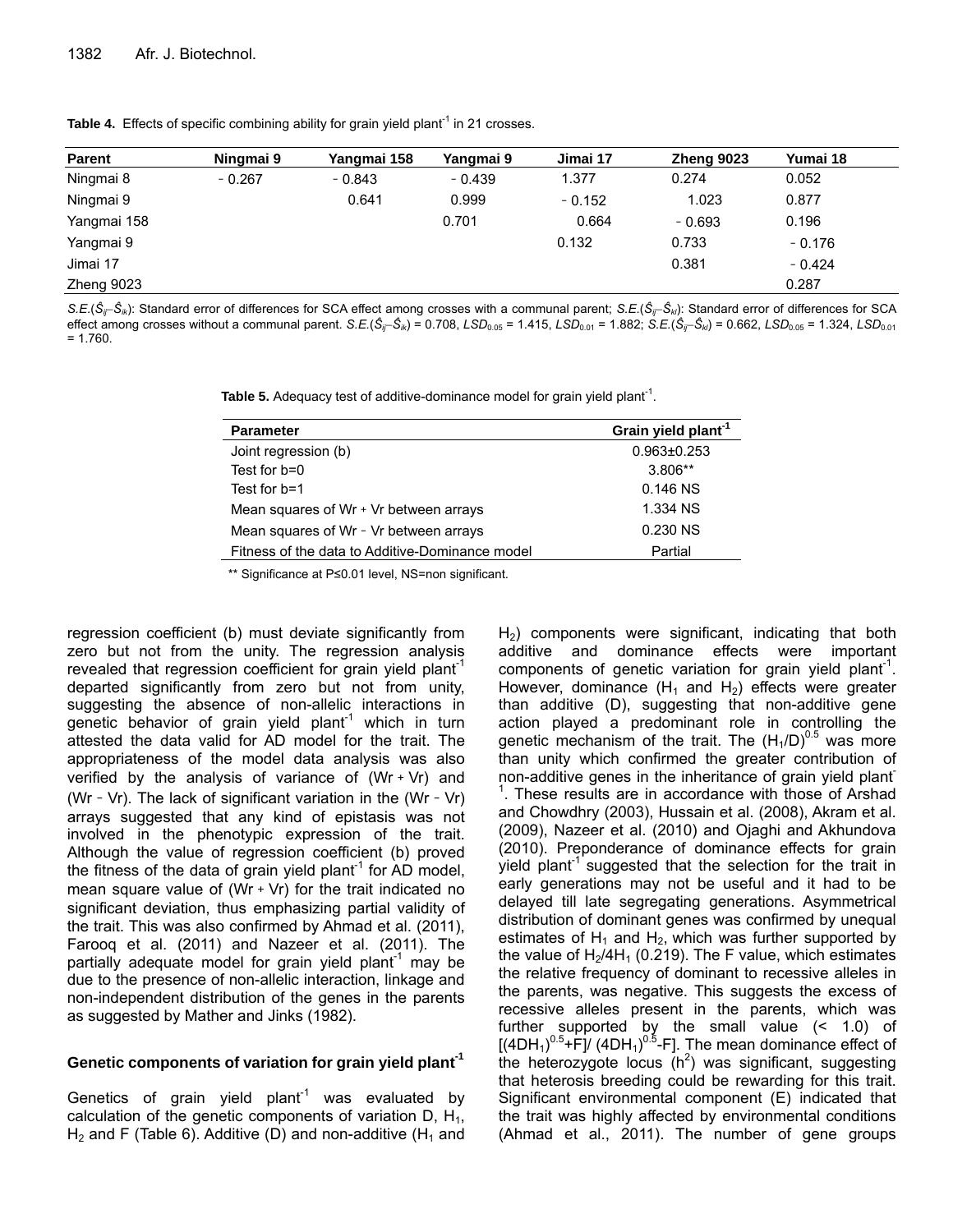| <b>Genetic parameter</b>        | Grain yield plant <sup>-1</sup> |  |  |
|---------------------------------|---------------------------------|--|--|
| D                               | $0.487 \pm 0.118**$             |  |  |
| F                               | $-0.742\pm0.282**$              |  |  |
| $H_1$                           | 1.663±0.283**                   |  |  |
| $H_2$ <sub>h</sub> <sup>2</sup> | 1.455±0.250**                   |  |  |
|                                 | 2.886±0.168**                   |  |  |
| F                               | $0.315 \pm 0.042$ **            |  |  |
| $(H_1/D)^{1/2}$                 | 1.848                           |  |  |
| H <sub>2</sub> /4H <sub>1</sub> | 0.219                           |  |  |
| $[(4DH1)1/2+F/((4DH1)1/2-F)$    | 0.416                           |  |  |
| κ                               | 1.984                           |  |  |
| $h^2$ <sub>N</sub> (%)          | 69.51                           |  |  |
| $R[(Wr+Vr), Pr]$                | $-0.171$                        |  |  |

**Table 6.** Estimate of genetic parameters of grain yield plant<sup>-1</sup> in a 7×7 diallel cross of wheat.



**Figure 1.** Vr versus Wr graph for grain yield plant<sup>-1</sup>.

differentiating the parents (k) was 1.984, suggesting that the inheritance of grain yield plant<sup>1</sup> was controlled approximately by two groups of genes (Dere and Yildirim, 2006; Nazeer et al., 2010). Estimates of narrow sense heritability ( $h^2$ <sub>N</sub>) were moderately high for grain yield plant<sup>-1</sup>. Such moderately high heritable value for grain yield plant<sup>-1</sup> was also reported by other researchers (Novoselovic et al., 2004; Yang and Cao, 2005; Ajmal et al., 2009; Akram et al., 2009; Farooq et al., 2010). However, Mckendry et al. (1998), Liu and Wei (2006), Erkul et al. (2010) and Ojaghi and Akhundova (2010) found that the narrow sense heritability for grain yield

plant $^{-1}$  was low. Differences in the genetic material and analytical technique used in this study could account for these differences.

# **Graphical (Vr/Wr) representation for grain yield plant-1**

The Vr/Wr graph (Figure 1) showed that the regression line intercepted the Wr-axis below the point of origin, suggesting that the trait was controlled by the over dominance type of gene actions and this was superbly maintained by the results provided by the higher values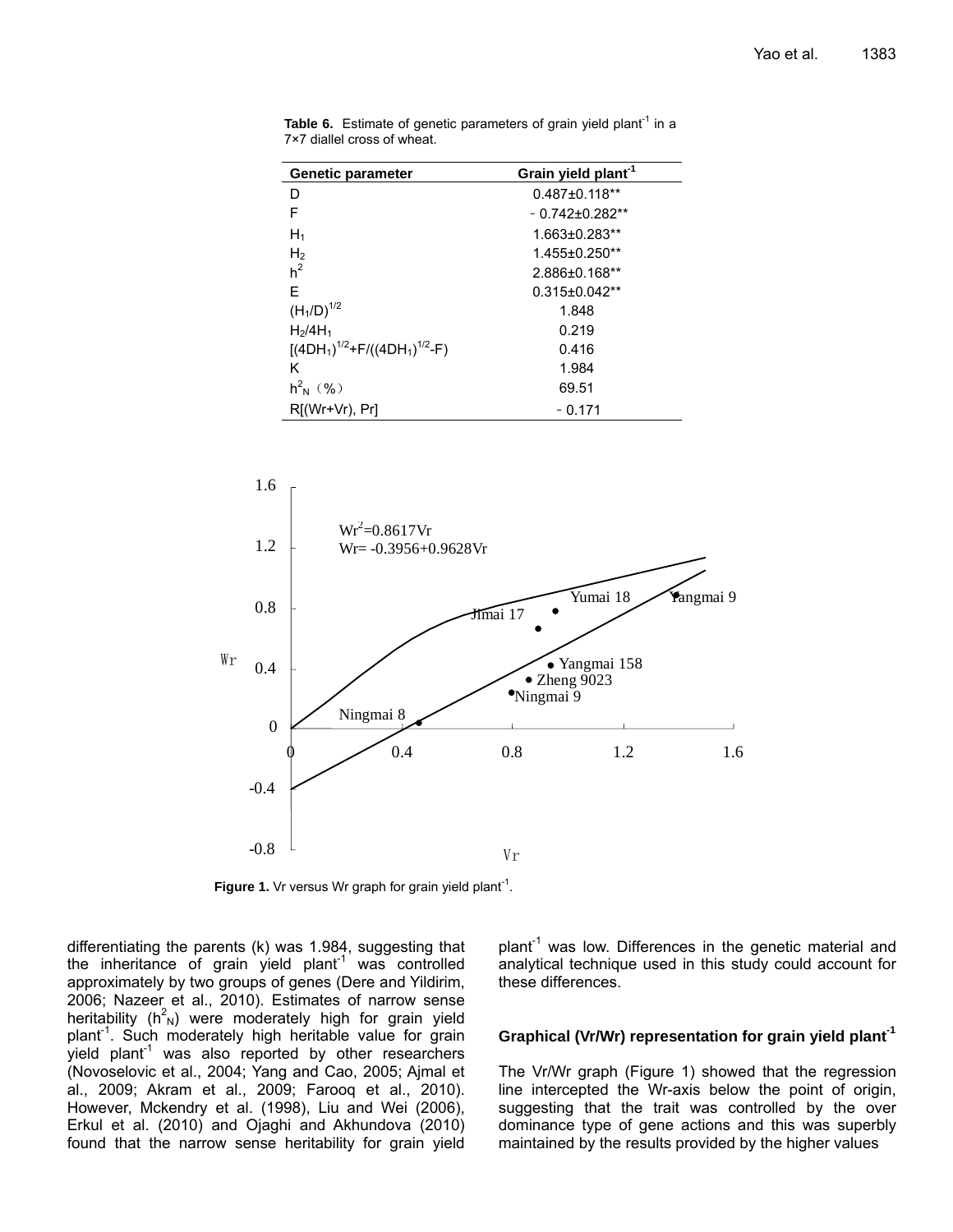| <b>Character</b>                        |         | Tillers plant <sup>-1</sup> | Number of grains spike <sup>-1</sup> | 1000-grain weight |
|-----------------------------------------|---------|-----------------------------|--------------------------------------|-------------------|
| grain yield plant <sup>-1</sup>         | $r_{p}$ | $0.584**$                   | $0.528**$                            | 0.251             |
|                                         | $r_{g}$ | $0.595**$                   | $0.507**$                            | 0.261             |
|                                         | $r_{p}$ |                             | 0.107                                | $-0.062$          |
| Tillers plant <sup>-1</sup>             | $r_{g}$ |                             | 0.132                                | 0.002             |
|                                         | $r_{p}$ |                             |                                      | $-0.552**$        |
| Number of grains<br>spike <sup>-1</sup> | I g     |                             |                                      | $-0.614**$        |

**Table 7.** Phenotypic  $(r_0)$  and genotypic  $(r_0)$  correlation coefficient between grain yield plant<sup>-1</sup> and yield components.

\*\* Significance at P≤0.01 levels.

of dominance components  $H_1$  and  $H_2$  over the additive one D. Similar results have earlier been reported by Asif et al. (1999), Chowdhry et al. (2002), Arshad and Chowdhry (2003), Kashif and Khaliq (2003) and Saleem et al. (2005). However, these results were not in accordance with Riaz and Chowdhry (2003) and Samiullah et al. (2010). The distribution of array points along the regression line (Figure 1) revealed that parent Ningmai 8 contained maximum dominant genes being closest to the origin while parent Yangmai 9 carried maximum recessive genes being farthest from the origin. The other two parents Jimai 17 and Yumai 18 also had relatively high frequency of recessive genes. Negative rvalue ( $r = -0.171$ ) between parental values ( $Pr$ ) with (Wr + Vr) indicated that the parents with high grain yield plant-1 may carry dominant genes. Similar results were reported by Inamullah et al. (2006) and Ojaghi and Akhundova (2010) while Dere and Yildirim (2006) reported that the parents with high grain yield plant<sup>-1</sup> may carry recessive genes.

# **Correlation analysis**

Correlation coefficients between grain yield plant<sup>-1</sup> and yield components are shown in Table 7. In general, correlation coefficients at genotypic level were higher than those of phenotypic level. It might be due to the depressing effect of environment on character association as reported earlier for wheat crop (Proda and Joshi, 1970). Grain yield plant<sup>1</sup> had a highly significant positive genotypic correlation with tillers plant<sup>-1</sup> ( $r = 0.595$ , P≤0.01) and number of grains spike<sup>-1</sup> (*r* = 0.507, P≤0.01), and it showed positive and non-significant correlation with 1000-grain weight at both genotypic and phenotypic levels, suggesting that increase in tillers plant<sup>-1</sup> and number of grains spike $^{-1}$  would increase grain yield plant  $1$ . These results are in agreement with those of Ali et al. (2008). Khaliq et al. (2004) and Munir et al. (2007) reported positive and significant genotypic and phenotypic correlation of grain yield plant<sup>-1</sup> with yield

components. Among the yield components, tillers plant<sup>-1</sup> was positive and had non-significant correlation with number of grains per spike and 1000-grain weight at genotypic level. Positive and non-significant correlation between tillers plant<sup>-1</sup> and number of grains spike<sup>-1</sup> at both genotypic and phenotypic levels was also reported by Khan and Dar (2010). Positive and non-significant correlation between tillers plant<sup>1</sup> and 1000-grain weight was found at genotypic level, however the correlation was highly significant (Khokhar et al., 2010), whereas Kashif and Khaliq (2004) reported negative and significant association of tillers plant<sup>-1</sup> with 1000-grain weight. There was negative and significant correlation between number of grains spike<sup>-1</sup> and 1000-grain weight at both genotypic and phenotypic levels. Similar findings have also been reported by Khan et al. (2010). However, the results were contrary with the findings of Ashfaq et al. (2003).

# **Conclusion**

The results reveal that there was significant genetic variation for grain yield plant<sup>-1</sup> among the genotypes. Significant GCA and SCA effects for grain yield plant<sup>-1</sup> imply the role of both additive and non-additive gene actions in the genetic control of the trait. Ningmai 9 appeared to be a promising parent for improvement of grain yield plant<sup>-1</sup>. The additive-dominance model was partially adequate for grain yield plant<sup>-1</sup>. Dominant genes coupled with moderately high narrow sense heritability were involved in the inheritance of grain yield plant<sup>1</sup>, suggesting that selection for the trait in early generations  $(F_2-F_3)$  may not be effective. Grain yield plant<sup>-1</sup> had significantly positive genotypic correlation with tillers plant $^{-1}$  and number of grains spike $^{-1}$ .

# **Conflict of Interests**

The author(s) have not declared any conflict of interests.